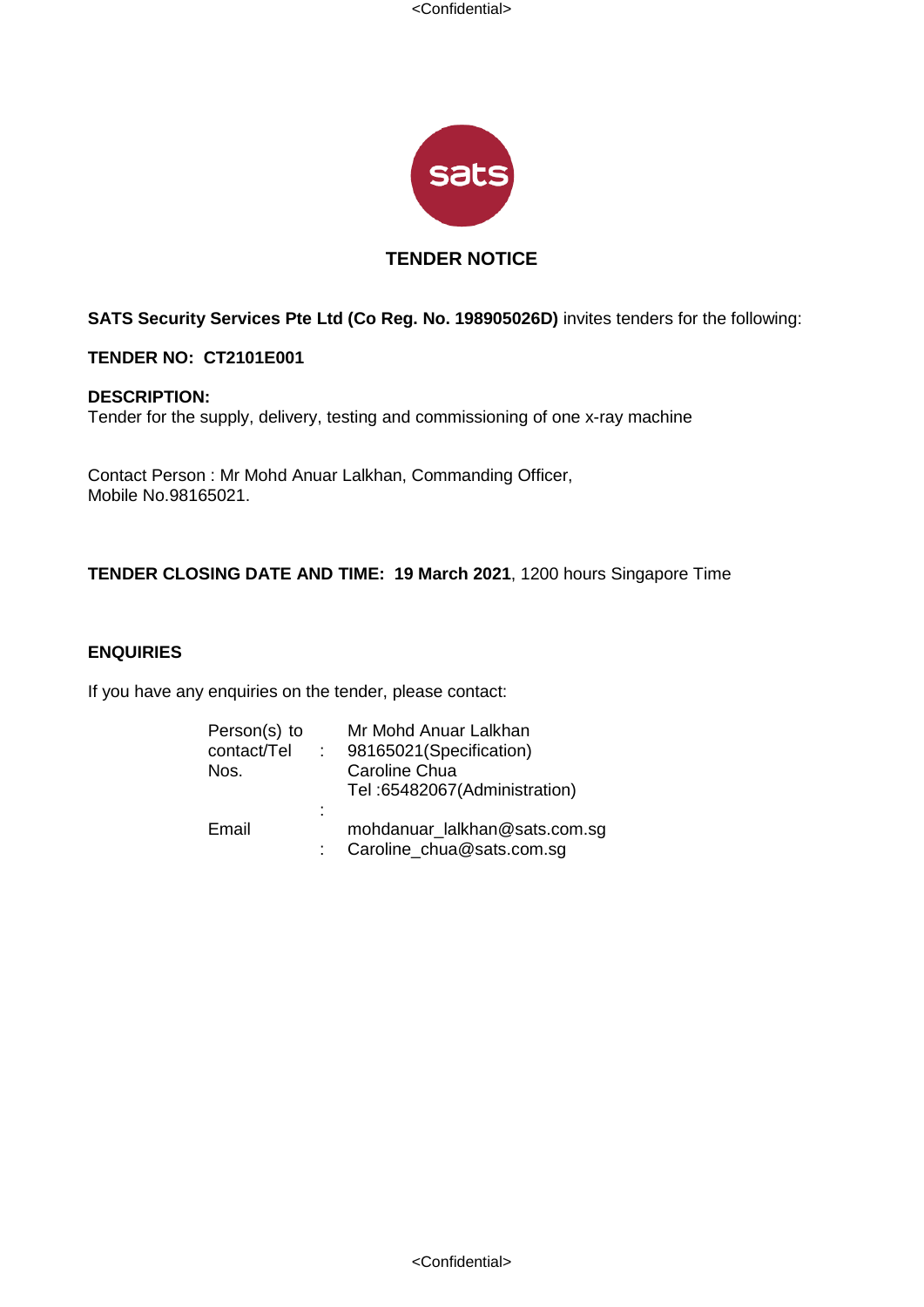# **TABLE OF CONTENTS**

| 1 <sub>1</sub> |                                                                             | Page 1 of 1  |
|----------------|-----------------------------------------------------------------------------|--------------|
| 2.             |                                                                             | Page 1 of 1  |
| 3.             |                                                                             | Page 1 to 7  |
| 4.             |                                                                             | Page 1 to 3  |
| 5.             | Format of Agreement - Appendix B                                            | Page 1 to 15 |
| 6.             | Pricing                                                                     | Page 1 to 22 |
| 7.             |                                                                             | Page 1 of 1  |
| 8.             | Form of Declaration by Tenderer/Contracting Party – Appendix E  Page 1 of 1 |              |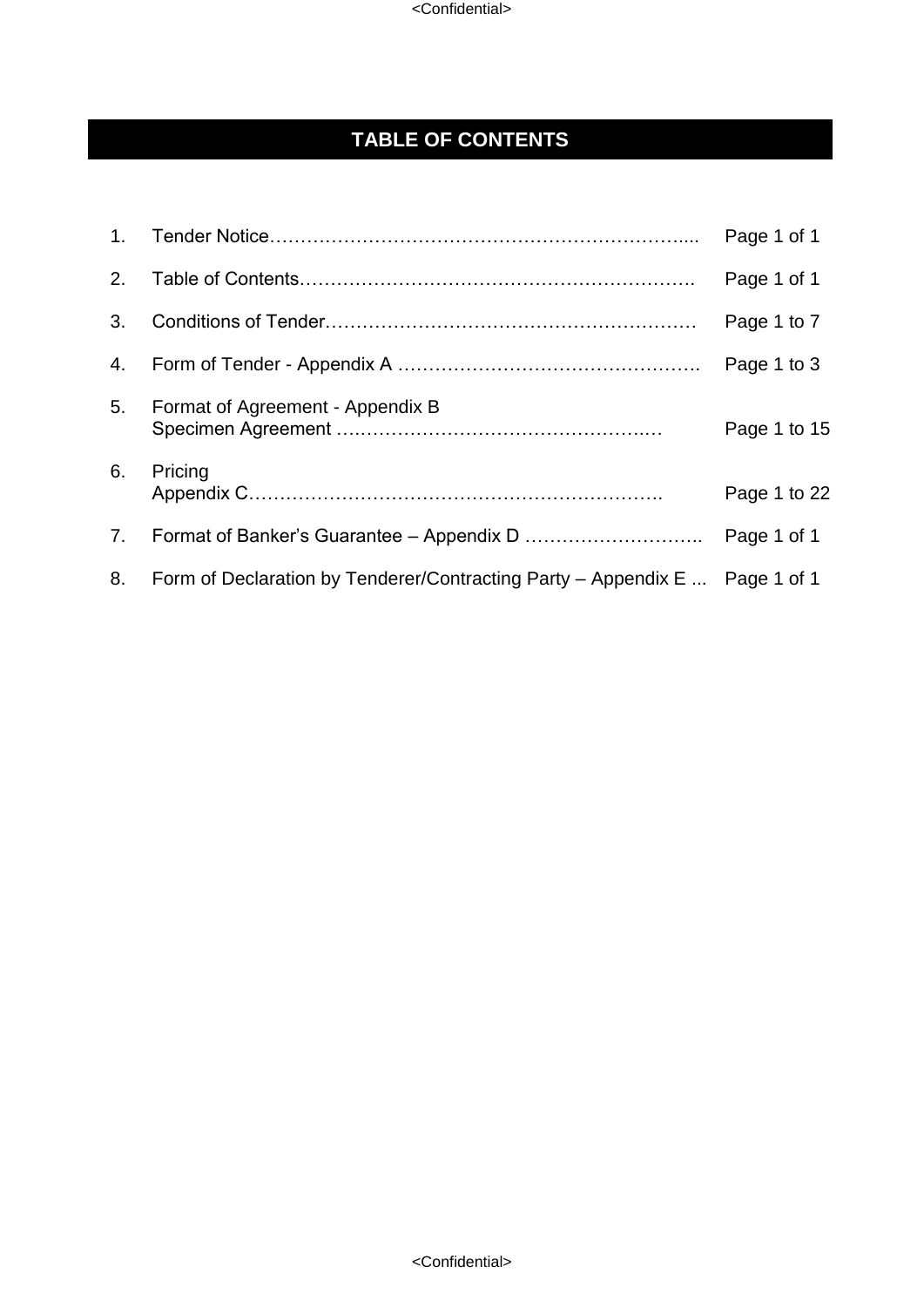## **CONDITIONS OF TENDER**

#### **1 Definitions**

- 1.1 Whenever the following terms appear in these Conditions of Tender, the Tender Notice and the Form of Tender, they shall have the respective meanings specified below unless the context otherwise requires:
	- 1.1.1 **"Agreement"** means the agreement to be entered into between the Company and the successful Tenderer, relating to the Project, incorporating the terms and conditions as described in these Conditions of Tender, which expression shall also refer to, unless the context otherwise requires, the format of the Agreement set out in Appendix B hereto.
	- 1.1.2 **"Company"** means SATS Security Services Pte Ltd , Registration No. 198905026D
	- 1.1.3 **"Tender Closing Date"** means 1200 NOON on **19 March 2021,** or such other time(s) and/or date(s) as the Company may from time to time determine, for the purpose of submitting tenders for the Project**.**
	- 1.1.4 **"Instant Information Search"** means the electronic instant information search results obtained from ACRA (the Accounting & Corporate Regulatory Authority of Singapore) in respect of the Tenderer, which shall be dated not more than one (1) month preceding the date of submission by the Tenderer of its tender.

#### 1.1.5 **"Project"** means **supply, delivery, testing and commissioning of one X-Ray machine.**

#### 1.1.6 **"Tender Documents"** means:

(i) these Conditions of Tender;

(ii) the Form of Tender, attached as Appendix A hereto **("Form of Tender",** which expression shall, unless the context otherwise requires, refer to the Form of Tender including any Schedule(s) to be attached thereto, and shall also, unless the context otherwise requires, refer to the Tenderer's duly completed Form of Tender, inclusive all Schedules thereto, submitted to the Company);

- (iii) the format of the Agreement attached as Appendix B hereto;
- (iv) the contract specifications for the Project, attached as Appendix C hereto ("**contract specifications**");

(v) the format of the banker's guarantee, attached as Appendix D hereto, which shall be furnished by the successful Tenderer, if the successful Tenderer wishes to provide the security deposit in the form of a banker's guarantee and is entitled to do so under these Conditions of Tender;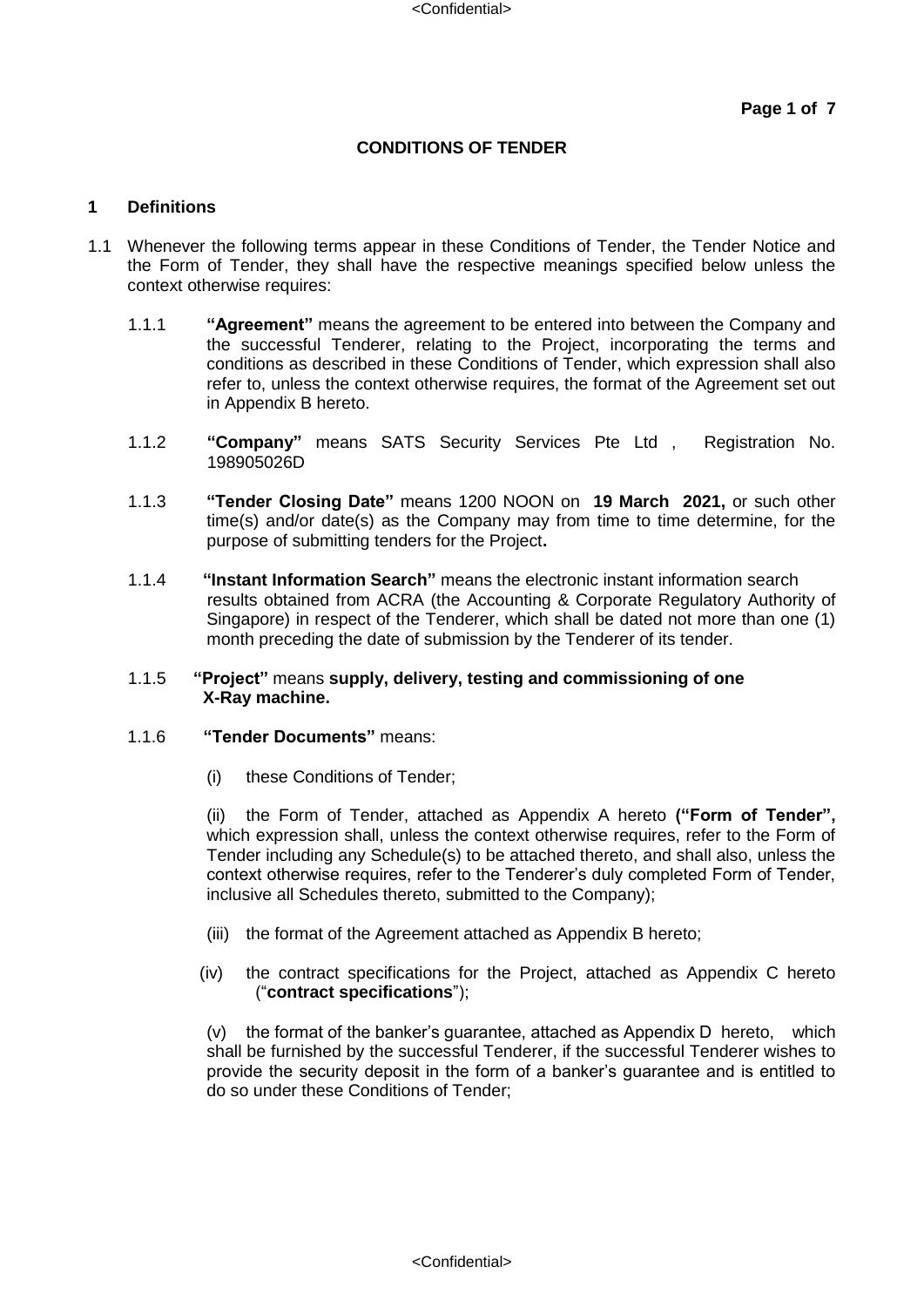(vi) the form of Declaration by Tenderer/Contracting Party, attached as Appendix E hereto ("**Declaration form**"); and

(vii) the Tender Notice.

- 1.1.7 **"Tenderer"** means any person which submits a tender for the Project.
- 1.2 Words using the singular or plural number also include the plural or singular number, respectively and words denoting any gender shall include all genders, unless the context otherwise requires.
- 1.3 References to any person include, as appropriate, any individual, firm, corporation, trust, estate, unincorporated association, governmental, statutory, judicial, administrative or regulatory authority or body, wheresoever resident, incorporated or established.
- 1.4 The headings in these Conditions of Tender are inserted for convenience only and shall be ignored in construing the terms contained herein.

## **2 General**

- 2.1 The information contained in these Conditions of Tender is to instruct and guide the Tenderer in the submission of its tender for the Project. The Tenderer shall comply with all the terms and conditions set out in these Conditions of Tender in the submission of any tender for the Project. Failure to comply with or breach of any of the terms and conditions set out in these Conditions of Tender may, at the Company's sole discretion, result in the tender submitted by the Tenderer being disqualified and rejected by the Company, or the Tenderer being disqualified from participating in future tender exercises conducted by the Company or any of the other SATS group companies.
- 2.2 In consideration of the Company making available the Tender Documents to the Tenderer and agreeing to consider the Tenderer's tender if duly submitted in accordance with these Conditions of Tender, the Tenderer agrees that these Conditions of Tender shall be binding on the Tenderer.
- 2.3 For the avoidance of doubt, nothing in the Tender Documents shall comprise an offer from the Company to a Tenderer.

#### **3 Tender Documents**

- 3.1 It is the sole responsibility of the Tenderer to examine and understand the Tender Documents and to verify their completeness. In the event that there are any page(s) or document(s) obviously missing from or erroneously inserted in the documents supplied to the Tenderer, the Tenderer shall apply in good time to the Company to have any such discrepancy rectified, and in any event, well before the Tender Closing Date.
- 3.2 Should there be any doubt whatsoever on the part of the Tenderer as to the precise meaning or interpretation of any part of the Tender Documents, or as to anything to be done or not done by the Tenderer, or as to any other matter or thing, the Tenderer shall notify the Company in writing in good time before the Tender Closing Date.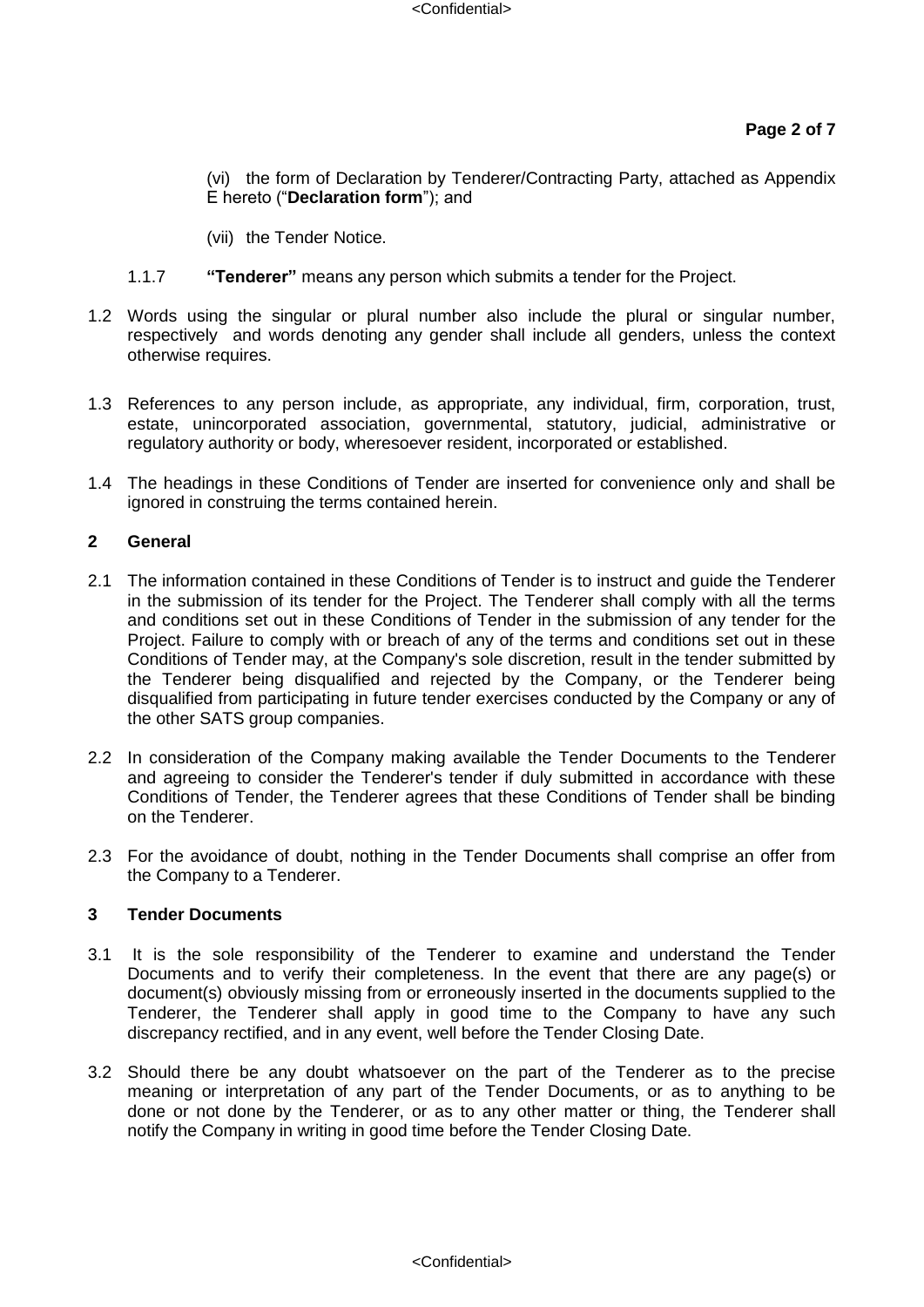- 3.3 Any explanations, modifications or extensions which the Company may wish to make to the Tender Documents shall be by way of a document entitled "Tender Addendum" which will be made available by the Company on the SATS Website: [http://www.sats.com.sg,](http://www.sats.com.sg/) and will form part of the Tender Documents. All tenders subsequently received will be deemed to have been based on the Tender Documents including all Tender Addenda (if any) issued by the Company.
- 3.4 All notices and other communications that the Company may wish to make to Tenderers generally in connection with the tender shall also be made available by the Company on the SATS Website: [http://www.sats.com.sg.](http://www.sats.com.sg/)
- 3.5 It shall be the responsibility of the Tenderer to check the SATS Website:http://www.sats.com.sg, from time to time and just before the submission of its tender, to ensure that it has accessed and read and understood all relevant Tender Addenda, notices and other communications.

#### **4 Gifts, Inducements and Rewards**

4.1 The Tenderer shall not, and shall ensure that the Tenderer's officers, servants and agents do not, directly or indirectly offer or give or agree to give to any person any gift or consideration of any kind as an inducement or reward for doing or forbearing to do or for having done or forborne to do, any action in relation to the award of the tender, or for showing or forbearing to show favour to any person in relation to the award of the tender, whether or not such action shall comprise an offence under Chapter IX of the Penal Code (Chapter 224) or the Prevention of Corruption Act (Chapter 241).

#### **5 Responsibility of the Tenderer**

- 5.1 It is the sole responsibility of the Tenderer to:
	- 5.1.1 familiarise itself with the premises at which the Project will be conducted (where applicable) and any relevant fixtures, fittings and equipment thereat to be utilised or that may otherwise be relevant in connection with the Project;
	- 5.1.2 make all relevant investigations in relation to the performance of its obligations pursuant to the Agreement; and
	- 5.1.3 obtain and verify any and all information required by it for the purpose of completing the Form of Tender,

prior to submitting its tender for the Project.

5.2 The Company makes no representation or warranty as to the adequacy, accuracy or completeness of any information (including without limitation any information set out in the Tender Documents) given or made available to the Tenderer by it or on its behalf and shall have no liability whatsoever in respect of such information.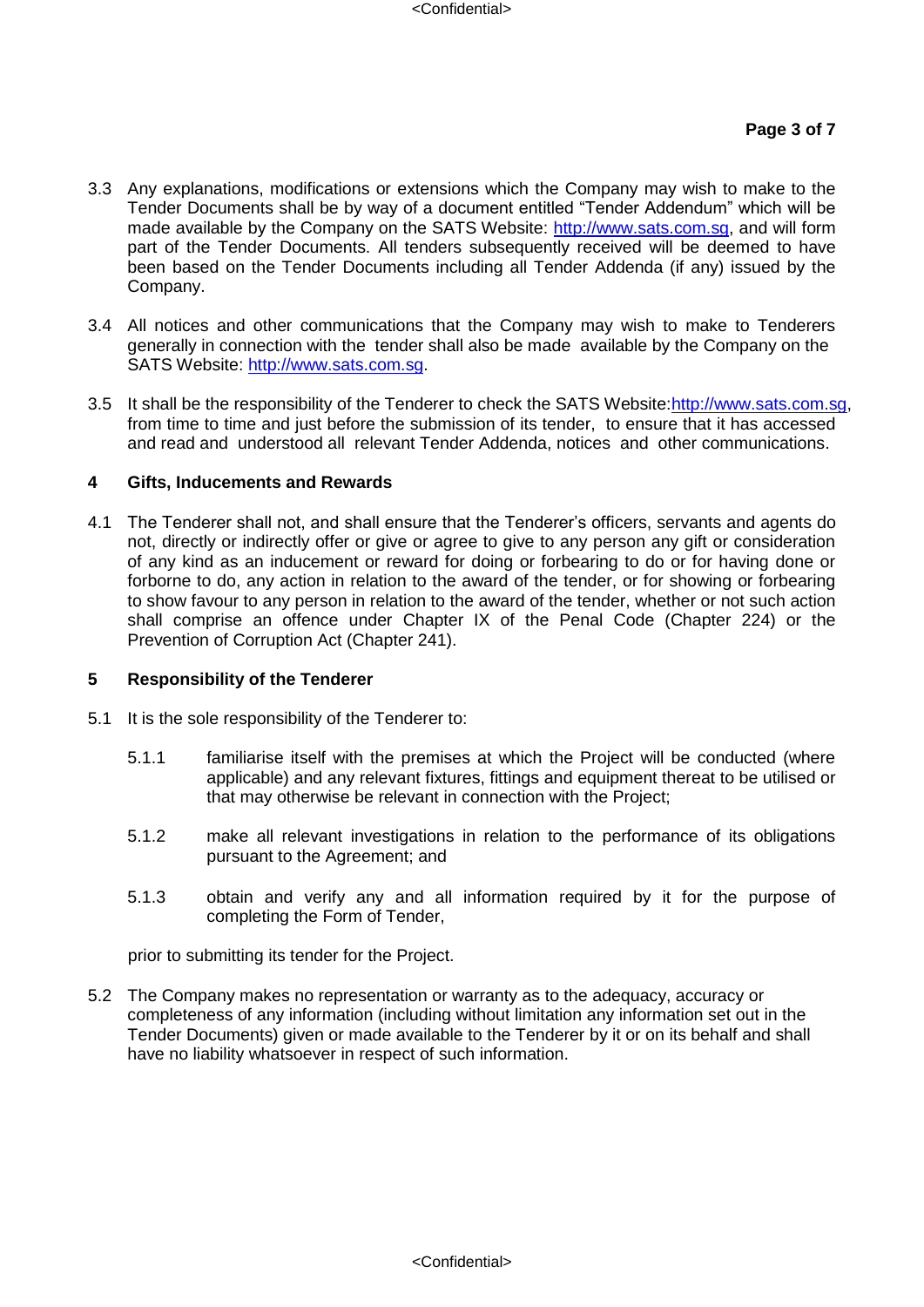#### **Page 4 of 7**

5.3 Each tender shall be made on the basis that in making the tender, the Tenderer does not rely on any representation or warranty (whether verbal or in writing, conveyed by email or fax or other form of correspondence) made by or on behalf of the Company or any of the Company's officers, servants or agents, whether at a briefing to tenderers conducted by the Company or over the telephone pursuant to the Tenderer's enquiry, or otherwise, but has relied entirely on the Tenderer's own enquiries, inspections, investigations and due diligence, and the Company may accept any tender submitted by the Tenderer without entertaining any request by the Tenderer to alter its tender or for extra payment, whether on grounds of misinformation, insufficient or inaccurate information or otherwise*.* 

#### **6 Completion of Tender**

- 6.1 The Tenderer shall complete the Form of Tender (including the document(s) to be attached as Schedule(s) to the Form of Tender) by inserting all relevant information and details in the spaces provided for the purpose and shall sign and date the Form of Tender and such Schedule(s).
- 6.2 All entries in the Form of Tender must be properly and legibly filled and completed and in indelible ink.
- 6.3 All prices and amounts in the Schedule to the Form of Tender shall be tendered in Singapore Dollars and shall be exclusive of any goods and services tax that may be payable under the Goods and Services Tax Act (Chapter 117A). Where applicable, the Company shall bear any goods and services tax levied on the sums payable to the successful Tenderer pursuant to the Agreement.
- 6.4 Any alteration to any matter in the Form of Tender shall be made by crossing out the incorrect information and by writing in the revised information above the same. Each alteration shall be countersigned by the Tenderer or its authorised signatory who signs the tender on behalf of the Tenderer.

#### **7 Goods and Services Tax**

7.1 The Tenderer shall state in the Form of Tender whether the Tenderer is registered under the Goods and Services Tax Act (Chapter 117A). If the Tenderer is so registered, the Tenderer shall state its registration number for goods and services tax purposes.

#### **8 Submission of Tenders**

- 8.1 The following documents:
	- (a) the Form of Tender (inclusive of any Schedule(s) duly completed and signed by the Tenderer – Appendix A and C.
	- (b) the Declaration form duly completed and signed by the Tenderer Appendix E
	- (c) the Instant Information Search;

(d) a comprehensive business/company profile of the Tenderer and a record of its current and past two (2) years' contracts with various companies in Singapore; and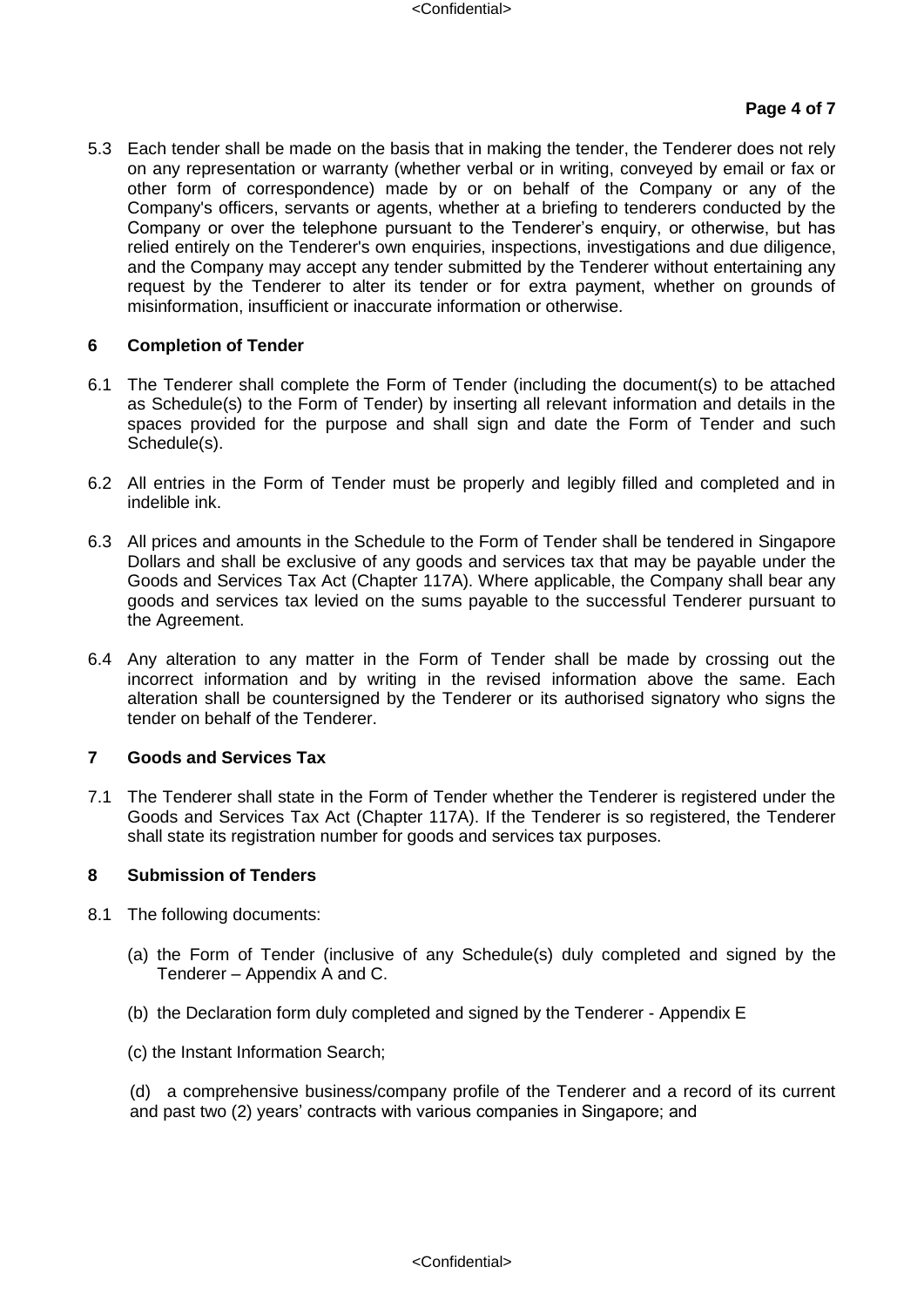(e) any additional items, documents or information required to be furnished with the tender under the Additional Conditions below (where applicable),

shall be sealed in an envelope. The Tenderer shall print the envelope label, complete the relevant portions in full, and paste it on its sealed envelope. (Page 7 of 7)

- 8.2 The said sealed envelope shall be addressed to and reach the Secretary, Tenders Committee (Non-Foodstuff & Other Equipment), c/o SATS Security Entrance Gate, SATS Inflight Catering Centre 1, 20 Airport Boulevard, Singapore 819659, no later than the Tender Closing Date. The Tenderer must deposit the tender document into **BLUE** Tender Box at the above address. Any tender delivered after the Tender Closing Date for whatever reason shall not be considered
- 8.3 In submitting its tender, the Tenderer shall not make or propose any variations, modifications or amendments to any of the terms and conditions contained in the Tender Documents, and any such variation, modification or amendment may be result in the tender being disqualified by the Company, unless otherwise determined by the Company.

#### **9 Validity and Acceptance Of Tender**

- 9.1 Any tender submitted by the Tenderer shall constitute an irrevocable offer to the Company by the Tenderer to provide the goods and/or services to the Company as comprised in the Project and more particularly described in the contract specifications, on the terms and conditions set out in the Tender Documents including without limitation the Agreement and the contract specifications, at the pricing and terms as set out in the Tenderer's Form of Tender (including any Schedule(s) thereto). Such offer shall be irrevocable and remain open, valid and binding on the Tenderer for the period from the date of its submission to the Company until the expiry of 9 months after the Tender Closing Date. Any purported revocation or withdrawal of the Tenderer's tender shall be invalid.
- 9.2 (Notwithstanding any such purported revocation or withdrawal, if any,) the Company may accept the Tenderer's tender at any time during such 9 month period and any such unqualified acceptance by the Company shall form a binding contract between the Company and the successful Tenderer on the terms and conditions of the Agreement and the contract specifications (notwithstanding that the formal Agreement or contract may not have been signed).
- 9.3 However, without prejudice to Paragraph 9.2 hereof, if the Company accepts the Tenderer's tender, the Tenderer shall be bound to execute the Agreement with the Company, in the format and on the terms and conditions set out in Appendix B hereto incorporating the contract specifications, both subject to such variations, modifications or amendments as the Company may reasonably require, and incorporating the details in the Form of Tender submitted by the Tenderer and any other terms and conditions agreed between the Company and the successful Tenderer. The Tenderer shall return the duly executed Agreement to the Company within the period specified by the Company, which shall be in any event before the commencement of the term of the Agreement.

#### **10 Conditions regarding Acceptance of Tender**

10.1 The Company need not consider any tender unless it has been made in accordance with these Conditions of Tender but the Company may at its absolute discretion consider and/or accept any tender.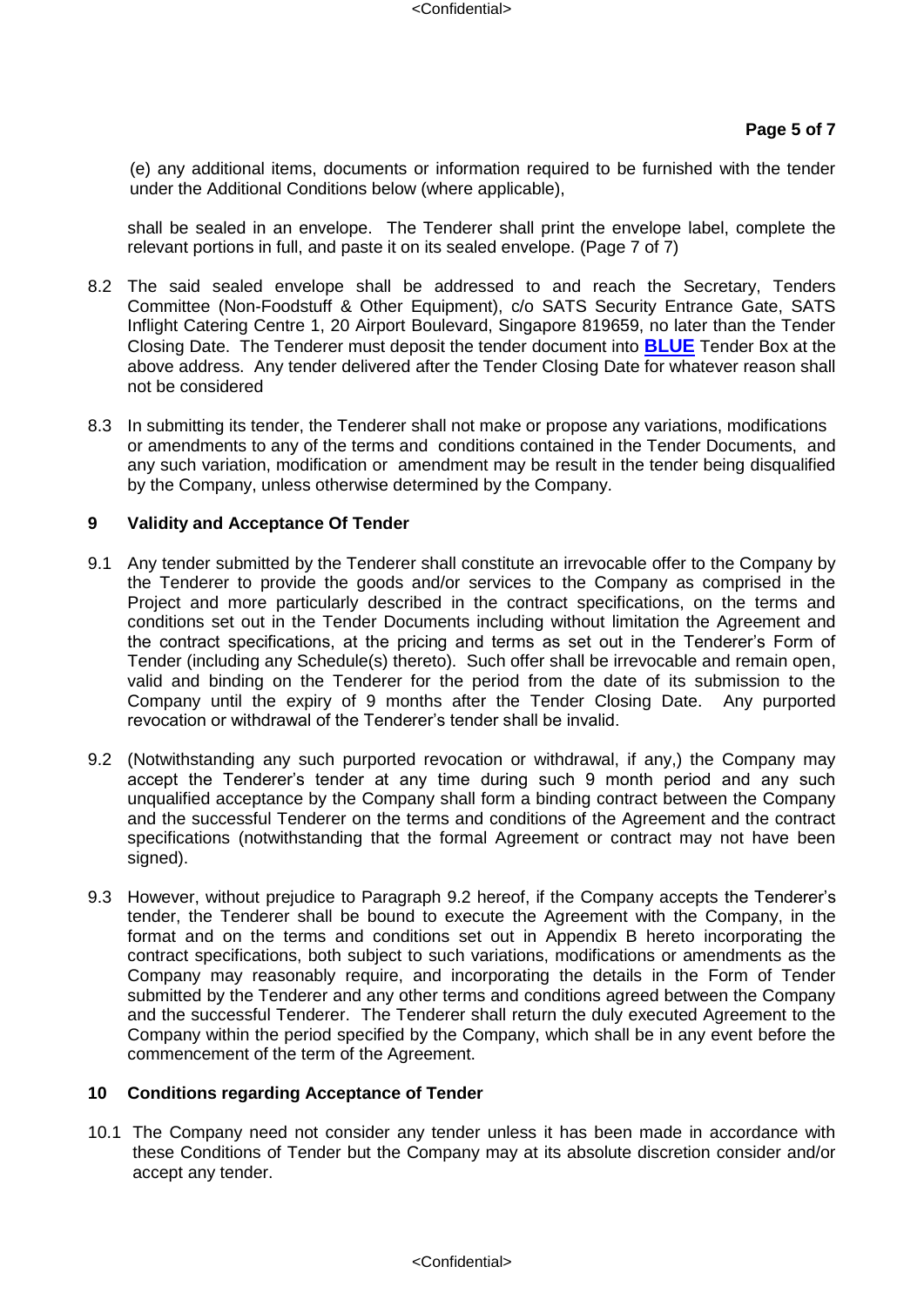- 10.2 The Company shall not be bound to accept the lowest or any tender and reserves the right to reject any or all tenders without assigning any reason therefor.
- 10.3 The Company reserves the right to accept any tender in whole or in part.
- 10.4 Any tender may be accepted by the Company's award letter posted to the Tenderer's address stated in the Form of Tender submitted by the Tenderer. The date of such posting shall be deemed the date of acceptance of the tender notwithstanding that the Company's award letter may be lost or returned through the post.

#### **11 Security Deposit and (where applicable) Insurance Policies**

11.1 The successful Tenderer shall be required to furnish a security deposit equivalent to 5% of the annual value of the Agreement as calculated and determined by the Company. The security deposit and (where applicable) all insurance policies required to be furnished by the Contractor as stipulated in the Agreement shall be furnished within the time specified in the Company's award letter which shall in any event be before the commencement of the term of the Agreement. The security deposit shall be furnished in cash or cheque, or, at the Tenderer's option, only in the case where the security deposit amount is equal to or exceeds SGD2,000, by way of banker's guarantee issued by a bank in Singapore acceptable to the Company , on the terms as set out in the specimen banker's guarantee attached as Appendix D.

#### **12 Miscellaneous**

- 12.1 The Company shall not be liable howsoever for any costs or expenses whatsoever incurred directly or indirectly by any Tenderer in preparing or submitting its tender.
- 12.2 The information contained in the Tender Documents and any other documents supplied to the Tenderer is confidential and proprietary in nature and may not be used otherwise than for the purpose of submitting a tender to the Company, nor disclosed to any person, unless expressly authorised otherwise by the Company. The Tenderer shall not disclose its participation in the tender for the Project or any information in relation thereto or any drawings, specifications, data or documents whatsoever in connection therewith.
- 12.3 After the Tender Closing Date, the Tenderer shall not communicate directly or indirectly with the Company or any of the other SATS group companies or any of their officers, servants or agents with regard to the progress of the tender.
- 12.4 The Tenderer shall inform the Company of any changes to the particulars of the Tenderer's business/company, from that shown in the Instant Information Search submitted to the Company, including without limitation changes to its business or company name or changes to the particulars of its owners, managers, directors or shareholders, which may take place at any time after the date of submission of the tender, and (where applicable) during the term of the Agreement.
- 12.5 The Tender Documents and all tenders shall be subject to and governed by the laws of Singapore and the Tenderer submits to the non-exclusive jurisdiction of the courts of Singapore.
- 12.6 As applicable, the vendor shall possess all requisite permits, regulatory approvals and certifications including a minimum BizSafe Level 3 certification or its equivalent.